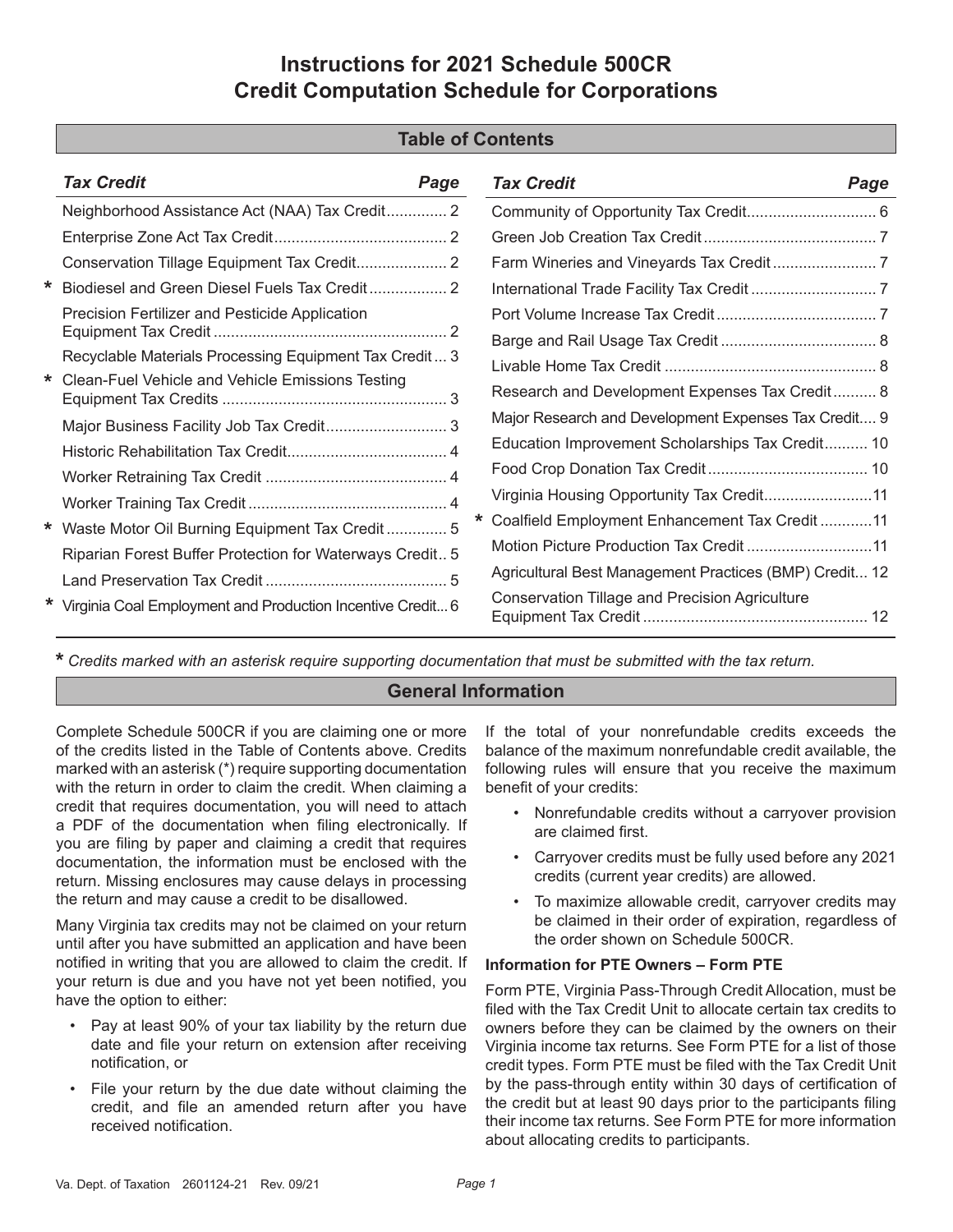The Virginia Neighborhood Assistance Tax Act provides tax credits to businesses that donate money, marketable securities, property, limited professional services, and contracting services directly to pre-approved Neighborhood Assistance Program organizations whose primary function is to provide educational or other qualified services for the benefit of low income families. Licensed veterinarians, physicians, dentists, nurses, nurse practitioners, physician assistants, optometrists, dental hygienists, professional counselors, clinical social workers, clinical psychologists, marriage and family therapists, physical therapists, chiropractors, pharmacists, and physician specialists or mediators who donate their services for an approved organization may be eligible for tax credits. In addition, a trust or a fiduciary for a trust, may receive a tax credit for a donation made to an approved organization. The amount of credit attributable to a partnership or S corporation must be allocated to the partners and shareholders in proportion to their ownership or interest in the partnership or S corporation. Any unused tax credits may be carried forward for the next 5 taxable years. For a list of approved organizations or additional information, write to: **Virginia Department of Social Services, Neighborhood Assistance Program, 801 E. Main Street, Richmond, VA 23219-3301** or the **Virginia Department of Education, 23rd Floor, P.O. Box 2120, Richmond, VA 23218-2120, ATTN: Neighborhood Assistance Tax Credit Program for Education**, or email **tax.credits@doe.virginia.gov.**

#### **Enterprise Zone Act Tax Credit**

This credit expired June 30, 2019. Only Enterprise Zone Real Property Investment Tax Credit carryover amounts from prior years may be claimed. Use the worksheet below to determine the carryover amount that can be used on this year's tax return. Enclose the computation with the return.

**Line A:** Credit carried over from prior years:

 $\text{\$}$  .00

**Line B:** Allowable credit: Enter the amount from Line A or the maximum credit allowed:

 $\textcircled{1}$ 

**Line C:** Amount to be carried over to next year (subtract Line B from Line A)

 $\frac{1}{2}$  .00

Enter the allowable credit from Line B of the worksheet in **Section 1, Line 3A** of the Schedule 500CR.

For additional information, write to: V**irginia Department of Housing and Community Development, Community Revitalization Office, Main Street Centre, 600 East Main Street, Suite 300, Richmond, VA 23219**, call **(804) 371- 7030**, or visit **www.dhcd.virginia.gov**.

The Conservation Tillage Equipment Tax Credit expired January 1, 2021. For taxable years beginning on and after January 1, 2021, taxpayers will no longer be able to earn the Conservation Tillage Equipment Tax Credit. Credits earned in prior taxable years may be carried forward for 5 years. Taxpayers formerly eligible for this credit may be eligible for the new Conservation Tillage and Precision Agriculture Equipment Tax Credit. See the description found later in these instructions for information on the new credit.

# **\* Biodiesel and Green Diesel Fuels Tax Credit**

Beginning on January 1, 2008, a credit is available for Virginia biodiesel and green diesel fuel producers who produce up to 2 million gallons of fuel per year. This credit is only available during the first 3 years of production. Taxpayers may claim a nonrefundable credit against their tax liability for the production of these fuels. To claim the tax credit, enclose a copy of the certificate from the Department.

**Form BFC** is used to apply to the Department for a Biodiesel Fuels Credit after the Virginia Department of Energy has certified that you have satisfied all of the requirements of *Va. Code* § 58.1-439.12:02.

The amount of the credit is \$0.01 per gallon, not to exceed \$5,000 annually. Any credit not used for the taxable year may be carried over to the next 3 taxable years. The amount of the credit allowed cannot exceed the tax liability for the taxable year in which the credit is being claimed.

The credit may be transferred to another taxpayer. The transfer of the credit must be completed before the end of a taxable year in order to use the credit for that taxable year. Enclose the letter of certification from the Virginia Department of Taxation authorizing the credit with your return. For more information, write to: **Virginia Department of Taxation, Tax Credit Unit, P.O. Box 715, Richmond, VA 23218-0715**, or call **(804) 786-2992**.

## **Precision Fertilizer and Pesticide Application Equipment Tax Credit**

The Precision Fertilizer and Pesticide Equipment Application Tax Credit expired January 1, 2021. For taxable years beginning on and after January 1, 2021, taxpayers will no longer be able to earn the Precision Fertilizer and Pesticide Application Equipment Tax Credit. Credits earned in prior taxable years may be carried forward for 5 years. Taxpayers formerly eligible for this credit may be eligible for the new Conservation Tillage and Precision Agriculture Equipment Tax Credit. See the description found later in these instructions for information on the new credit.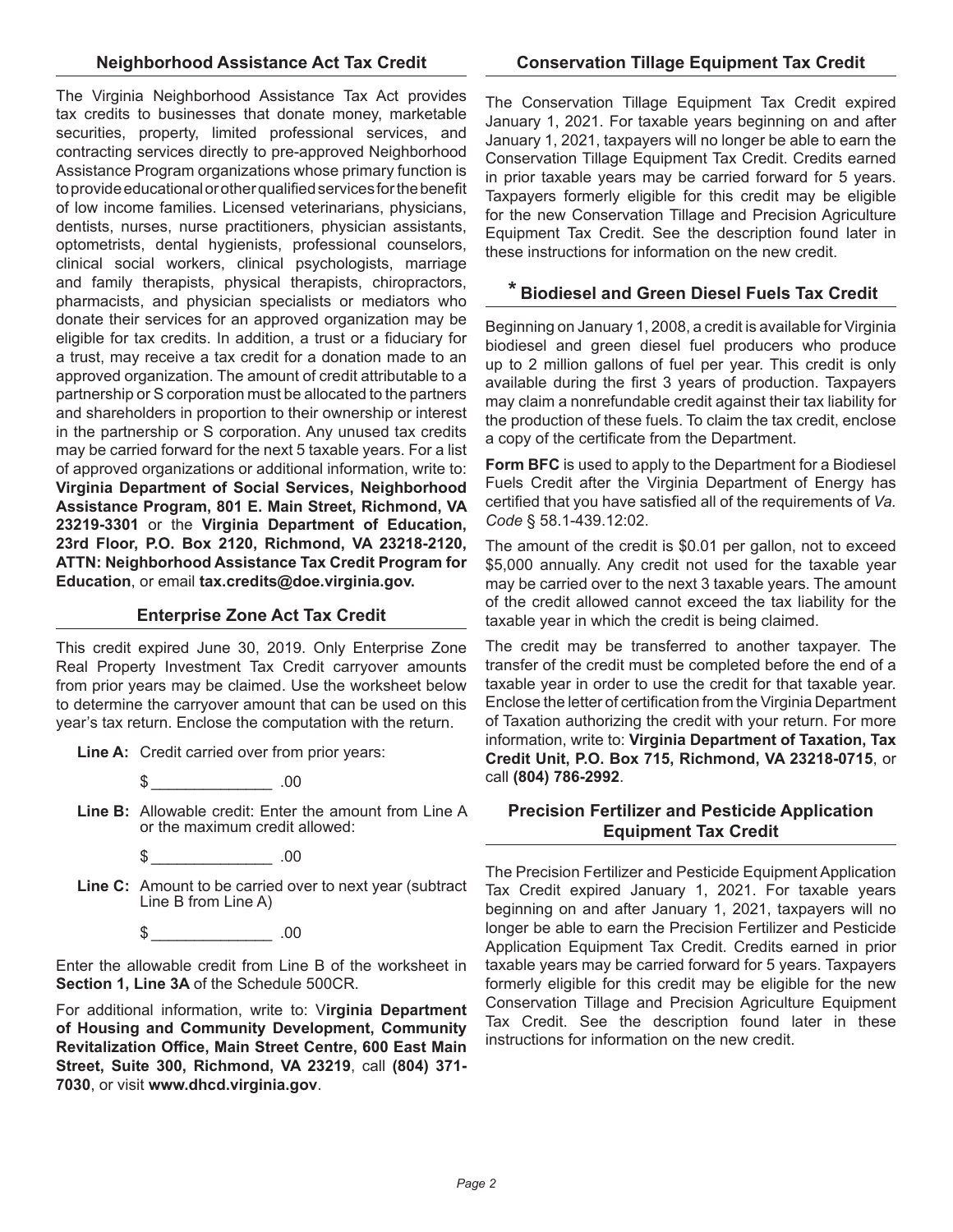#### **Recyclable Materials Processing Equipment Tax Credit**

**Recyclable Materials Processing Equipment Tax Credit:**  For taxable years beginning on or after January 1, 1999, and before January 1, 2025, an income tax credit may be claimed for purchases made during the taxable year for:

- (i) machinery and equipment used predominantly in or on the premises of manufacturing facilities or plant units which manufacture, process, compound or produce items of tangible personal property from recyclable materials within the Commonwealth, for sale, and
- (ii) machinery and equipment used predominantly in or on the premises of facilities that are predominantly engaged in advanced recycling.

"Advanced recycling" means the operation of a singlestream or multi-stream recycling plant that converts waste materials into new materials for resale by processing them and breaking them down into their raw constituents. "Advanced recycling" includes the operation of a materials recovery facility or materials reclamation facility that receives, separates, and prepares recyclable materials for sale to end-user manufacturers.

For the purpose of determining "purchase price paid," the taxpayer may use the original total capitalized cost of such machinery and equipment, less capitalized interest.

The credit is 20% of such expenditures and cannot exceed 40% of the taxpayer's Virginia income tax liability for the year, computed prior to computing the credit. Any amount unused this year may be carried forward for the next 10 taxable years.

The total amount of credit approved for any fiscal year may not exceed \$2 million. If the amount of tax credits approved under this section by the Department of Taxation for any fiscal year exceeds \$2 million, the Department will apportion the credits by dividing \$2 million by the total amount of tax credits so approved, to determine the percentage of otherwise allowed tax credits each taxpayer will receive.

The Virginia Department of Environmental Quality (DEQ) administers the certification of all recycling machinery and equipment. To allow adequate time for the recycling material and equipment to be certified by DEQ, submit a completed Form DEQ 50-11S to DEQ by March 1. Submit your credit application, including the certification you receive from DEQ, to the Department of Taxation by June 1, using Form RMC. Submitting a late application will disqualify you from the credit. All approved applicants filing a timely Form RMC will be notified of the allowable credit by September 1.

For additional information on how to qualify for certification, contact the **Department of Environmental Quality, Equipment Certification Officer, P.O. Box 1105, Richmond, VA 23218** or call **(804) 698-4145**.

All applications, Forms RMC, must be submitted to the **Virginia Department of Taxation, Tax Credit Unit, P.O. Box 715, Richmond, VA 23218-0715.** This credit requires certification from the Tax Credit Unit to be claimed on your tax return. For form assistance, contact the Tax Credit Unit at the address above or call **(804) 786-2992**.

**Alternative Recycling Credit (Expired – Only Carryover Allowed):** The 1998 General Assembly passed legislation creating an alternative recycling tax credit for corporations investing at least \$350 million in Virginia before January 1, 2003. Any unused credit may be carried forward for the next 20 years. A qualified taxpayer may claim either the Recyclable Materials Processing Equipment Credit or the Alternative Recycling Credit but not both. The maximum amount of the Alternative Recycling Credit carryover that may be claimed is 60% of the Virginia income tax liability. If claiming this alternative credit, enter the carryover from prior year(s) in Part 7 on Line B of Schedule 500CR and 60% of the corporation income tax on Line D of Part 7 of Schedule 500CR.

#### **\* Clean-Fuel Vehicle and Vehicle Emissions Testing Equipment Tax Credits**

The Clean-Fuel Vehicle Credit is no longer allowed on the Virginia return. Only carryover credits from prior years are allowed. Previously, taxpayers were permitted to claim the Clean-Fuel Vehicle Credit based on the federal deduction allowed under IRC § 179A or the federal credit allowed under IRC § 30. Since both of these federal provisions have been repealed, taxpayers may no longer claim the Virginia Clean-Fuel Vehicle Credit.

The Vehicle Emissions Testing Equipment Tax Credit is 20% of the purchase or lease price paid during the taxable year for equipment certified by the Department of Environmental Quality (DEQ) for vehicle emissions testing within a locality that is required by law to implement an enhanced vehicle emissions inspection program or within any locality adjacent to those localities required to implement the program.

The Department of Taxation does not require you to submit a specific tax form to claim the Vehicle Emissions Testing Equipment Tax Credit. Instead, enclose a copy of your Air Check Virginia Station Participation and Services Agreement or a copy of the Northern Virginia Analyzer Equipment Certification with the Schedule 500CR. For a copy of your service agreement, contact Opus Inspection at **(703) 822-7587**. Only expenses listed in the agreement, or dynamometers purchased or leased separately are eligible. You may obtain a copy of the Analyzer Equipment Certification by contacting Air Check Virginia at **(703) 583- 3800**.

You should retain documentation to support your claim for the tax credit because an audit may be conducted to verify any credit claimed under these provisions.

## **Major Business Facility Job Tax Credit**

Individuals, estates, trusts, corporations, banks, insurance companies, and telecommunications companies may claim a Virginia tax credit if the taxpayer creates at least 50 new full-time jobs in connection with the establishment or expansion of a major business facility or if the company is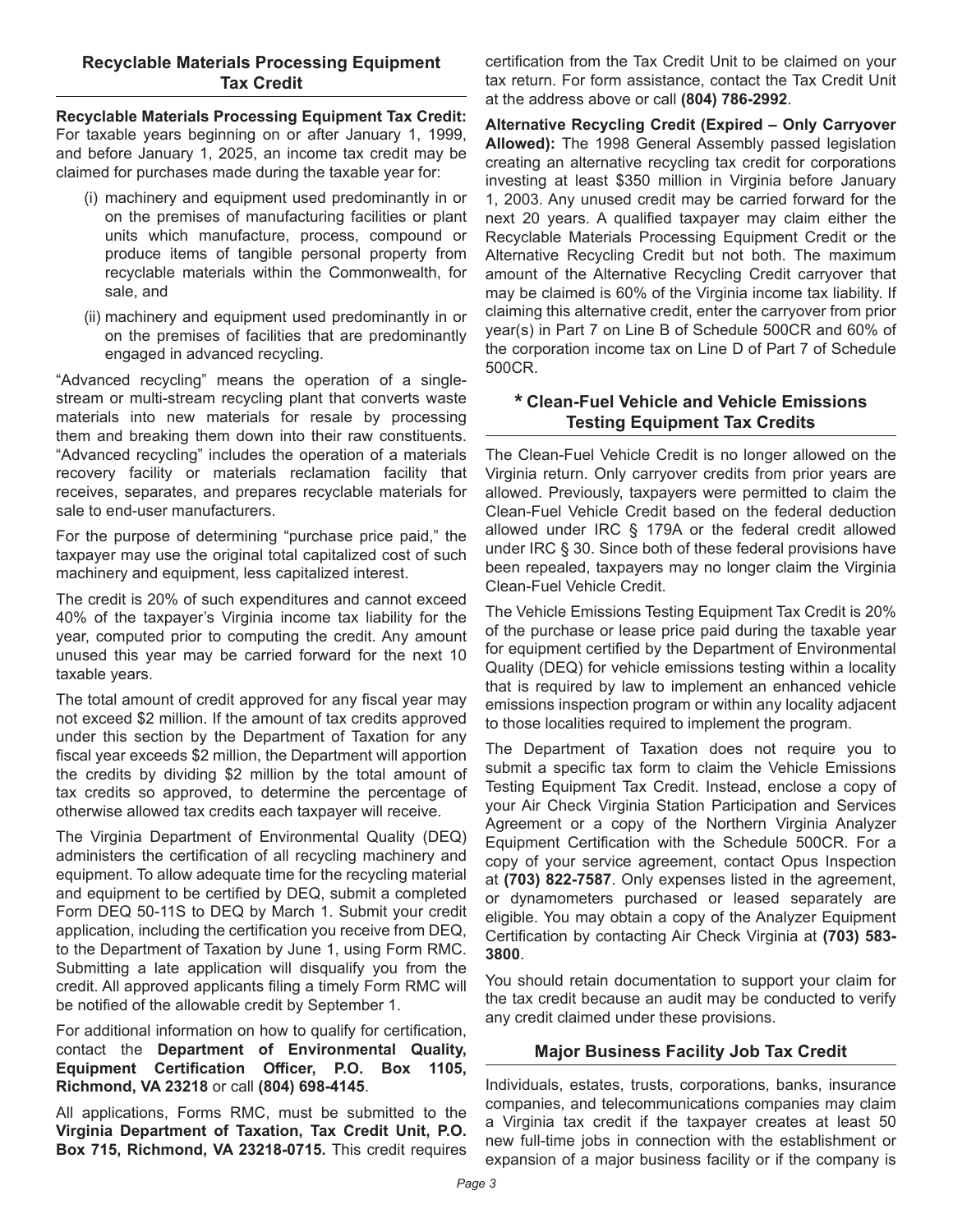engaged in a qualifying industry in Virginia and creates at least 50 new full-time jobs in Virginia. If a taxpayer is located in an enterprise zone or in an economically distressed area (as defined by the Virginia Economic Development Partnership), the threshold is reduced from 50 to 25. Credits will be recaptured proportionately if employment decreases during the 5 years following the initial credit year.

Qualifying industries include: (1) manufacturing or mining; (2) agriculture, forestry or fishing; and (3) transportation and telecommunications companies. A major business facility includes a headquarters or portion of such a facility located in Virginia, where the majority of the company's financial, personnel, legal, or planning functions are handled either on a regional or national basis. A major business facility shall also include facilities located in Virginia that perform a central management or administrative function for other establishments of the same enterprise such as general management, accounting, computing, tabulating, data processing, purchasing, transportation or shipping, engineering and systems planning, advertising, legal, financial, and research and development.

This nonrefundable credit is equal to \$1,000 per qualifying new job in excess of the 50/25 job threshold and is spread over 2 years for taxpayers whose initial credit year begins on or after January 1, 2009. The credit only applies to facilities where an announcement to expand or establish such a facility was made on or after January 1, 1994. The credit must be claimed beginning with the taxable year following the year in which the facility is established or expanded, or the new qualifying jobs are added.

Any amount unused this year may be carried forward for the next 10 taxable years. Credits will be recaptured proportionately if employment decreases during the 5 years following the initial credit year. If employment decreases below the threshold, the entire credit will be recaptured.

All pass-through entities must complete Form PTE at least 90 days before the participants file their income tax return. If the participant's income tax return is due before the Form 502 is filed, they must file an amended return to claim the credit or file for an extension.

Taxpayers may qualify for the Major Business Facility Job Tax Credit even if they have also received an Enterprise Zone Job Creation Grant. However, qualified business firms are not eligible to receive both an Enterprise Zone Job Creation Grant and a Major Business Facility Job Tax Credit for the same jobs.

To apply for this credit, complete **Form 304**. All applications must be submitted to the **Virginia Department of Taxation, Tax Credit Unit, P.O. Box 715, Richmond, VA 23218-0715**, **90 days prior to the due date of your return.** A letter will be sent to certify the credit. To claim the credit you must complete Schedule 500CR, Section 1, Part 9.

#### **Historic Rehabilitation Tax Credit**

Individuals, estates, partnerships, trusts, or corporations, incurring eligible expenses in the rehabilitation of a certified historic structure are entitled to claim a credit against individual income tax, fiduciary income tax, corporation income tax, the bank franchise tax, and taxes imposed against insurance companies and utility companies. The credit is equal to 25% of eligible rehabilitation expenses. To qualify for this credit, the cost of the rehabilitation must equal at least 50% (25% if the building is an owner-occupied residence) of the assessed value of the building for local real estate tax purposes in the year preceding the start of the rehabilitation. For taxable years beginning on and after January 1, 2017, the amount of the Historic Rehabilitation Tax Credit that may be claimed by each taxpayer, including carryover amounts, may not exceed \$5 million for any taxable year. The rehabilitation work must be certified by the Virginia Department of Historic Resources as consistent with the Secretary of the Interior's Standards for Rehabilitation. The request for certification of the completed project must be submitted within 1 year of the completed work. Any unused credit may be carried forward for 10 years. Applications for participation in the program may be obtained by contacting the **Virginia Department of Historic Resources, 2801 Kensington Avenue, Richmond, VA 23221,** calling **(804) 482-6446**, or visiting **www.dhr.virginia.gov/tax-credits/**.

#### **Worker Retraining Tax Credit**

The Worker Retraining Tax Credit expired January 1, 2019. For taxable years beginning on and after January 1, 2019, taxpayers will no longer be able to earn the Worker Retraining Tax Credit. Credits earned in prior taxable years may be carried forward for 3 years.

## **Worker Training Tax Credit**

For taxable years beginning on and after January 1, 2019, but before July 1, 2022, businesses may claim the Worker Training Tax Credit for the training costs of providing eligible worker training to qualified employees. The credit is 35% of expenses incurred by the business during the taxable year for eligible worker training, subject to certain limitations. If the recipient of the training is a qualified employee, the credit may not exceed \$500 per qualified employee annually. If the recipient of the training is a non-highly compensated worker, the credit may not exceed \$1,000 per non-highly compensated worker annually.

"Eligible worker training" means the training of a qualified employee or non-highly compensated worker in the form of:

- credit or noncredit courses at any institution recognized on the Eligible Training Provider List that results in the qualified employee or non-highly compensated worker receiving a workforce credential; or
- instruction or training that is part of an apprenticeship agreement approved by the Commissioner of Labor and Industry.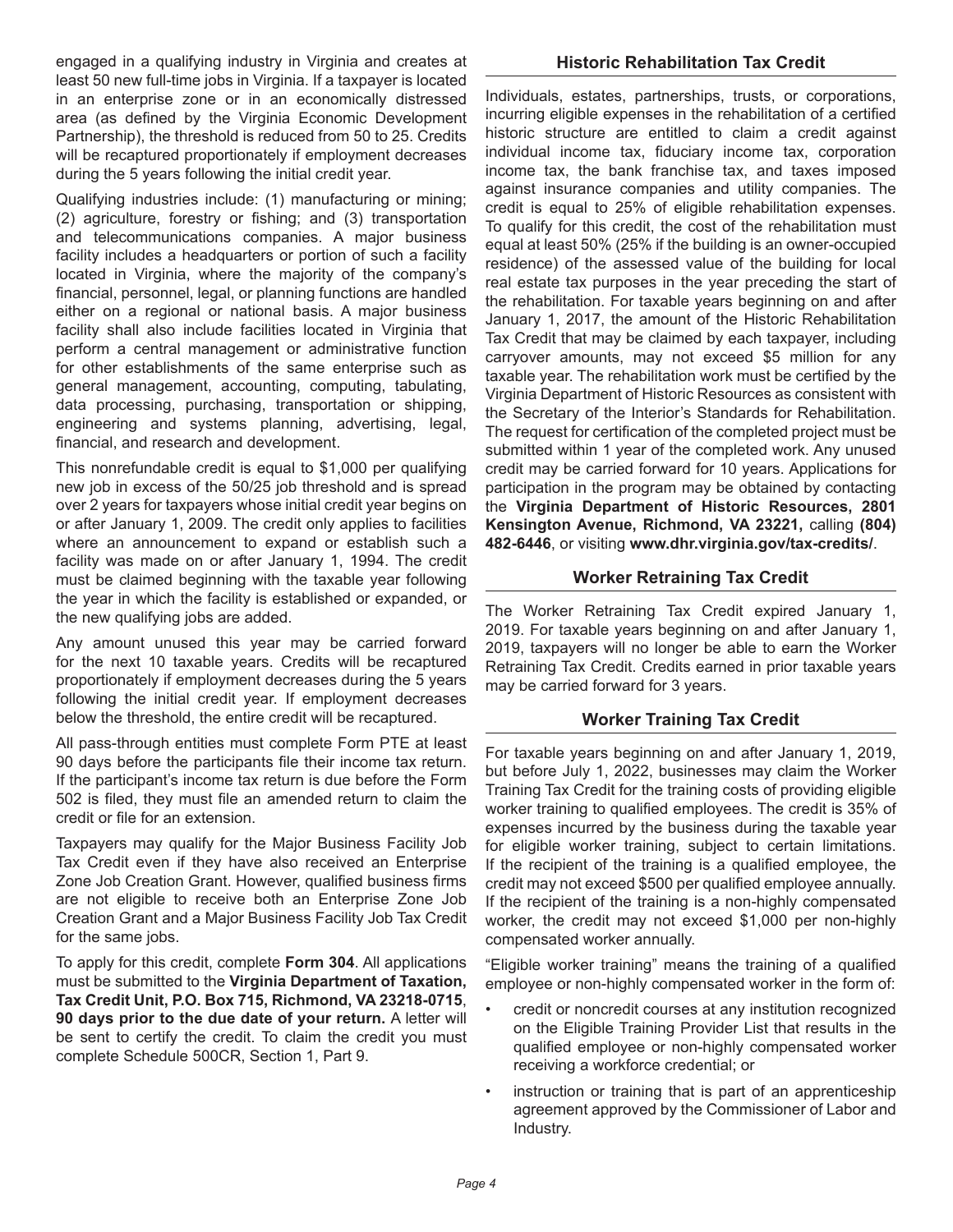For more information regarding the Eligible Training Provider List, see the Virginia Workforce Connection website, at **www.vawc.virginia.gov**.

For taxable years beginning on or after January 1, 2019, but prior to January 1, 2022, businesses primarily engaged in manufacturing may also claim the Worker Training Tax Credit on the basis of manufacturing-related orientation, instruction, and training programs for students in grades 6 through 12. The credit is equal to 35% of direct costs incurred during the taxable year in connection with the program, not to exceed \$2,000.

Before claiming the credit on their income tax return, employers and businesses must apply for certification of the amount of allowable credit using **Form WTC**, Worker Training Tax Credit Application, by April 1 of the year following the year in which the training expenses or orientation, instruction, and training program expenses were paid or incurred. All approved employers and businesses filing a timely **Form WTC** will be notified of their allowable credit by June 30 of the calendar year following the year in which the expenses were incurred. The maximum Worker Training Credits granted to all employers and businesses is limited to \$1 million annually. If the total credits approved exceed this amount, each will be prorated. This credit is nonrefundable but excess credit may be carried over for up to the next 3 taxable years. To claim this credit, complete Section 1, Part 28 of Schedule 500CR. For information on pre-approved apprenticeship programs, contact the **Virginia Department of Labor and Industry** at **(804) 786-1035**. For information on approved orientation, instruction, and training programs for manufacturers, contact the **Virginia Department of Education, Office of Career, Technical, and Adult Education, P.O. Box 2120, Richmond, VA 23218-2120,** call **(804) 225-2052**, or email **cte@doe.virginia.gov**.

# **\* Waste Motor Oil Burning Equipment Tax Credit**

A business that operates a facility in Virginia which accepts waste motor oil from the public is allowed a tax credit equal to 50% of the purchase price paid for equipment for the taxable year provided that the equipment is used exclusively for burning waste motor oil at the business facility. The total credit allowed to any taxpayer in any taxable year is limited to \$5,000. Taxpayers successfully applying for the equipment certification with the Virginia Department of Environmental Quality by filing Form DEQ 50-12 will receive a statement from that agency certifying that the equipment is used for burning waste motor oil. To claim the tax credit, enclose a copy of DEQ Form 50-12 and receipts, invoices or other documentation to confirm the purchase price paid. For additional information concerning equipment qualifying for the credit or to apply for tax credit certification, write to: **Virginia Department of Environmental Quality, Attention: Equipment Certification Officer, P.O. Box 1105, Richmond, VA 23218**, or call **(804) 698-4145**.

# **Riparian Forest Buffer Protection for Waterways Tax Credit**

Individuals and corporations may qualify for an income tax credit of 25% of the value of the timber on an area designated as a riparian buffer for a waterway. The credit may not exceed \$17,500 or the total amount of tax, whichever is less. To apply for this credit, file Department of Forestry (DOF) Form 18.8 with DOF or apply online at **www.dof.virginia. gov**. If you are approved for this credit, DOF will send you a Tax Credit Certificate.

A riparian buffer is land adjacent to a waterway on which timber may be harvested. In order to receive the credit, the owner of such land must refrain from harvesting more than 50% of such timber. The buffer must be at least 35 feet wide and no more than 300 feet. There must be a Stewardship Plan and annual certification of compliance for each tract. The buffer must remain in place for at least 15 years. The land that is the subject of this credit cannot be the subject of this credit again for 15 years after it was first taken. The credit may be carried over for the succeeding 5 taxable years. For more information, write to: **Virginia Department of Forestry, 900 Natural Resources Drive, Suite 800, Charlottesville, VA 22903**, or call **(434) 977-6555**.

# **Land Preservation Tax Credit**

This tax credit is for taxpayers that convey land or interest in land located in Virginia to a public or private agency eligible to hold such land or interests for conservation or preservation purposes. The conveyance must be in perpetuity.

Credits for conveyances made in 2007 and thereafter are equal to 40% of the land's fair market value. All fair market valuations must be substantiated by a "qualified appraisal" and prepared by a "qualified appraiser," as those terms are defined under applicable federal law and regulations governing charitable contributions. Beginning with Calendar Year 2015, the maximum amount of credits that may be issued in a calendar year may not exceed \$75 million. For Taxable Years 2009, 2010, and 2011, the total amount of credit per taxpayer per taxable year was limited to \$50,000 or the total tax liability, whichever was less. For Taxable Years 2012, 2013, and 2014, the credit limit per taxpayer per taxable year was \$100,000. For Taxable Years 2015 and thereafter, the credit is limited to \$20,000 per taxpayer per taxable year. However, for any fee simple donation of land conveyed to the Commonwealth on or after January 1, 2015, the amount of the credit claimed is subject a higher limitation of \$100,000 per taxpayer for each taxable year, provided that no part of the charitable contributions deduction under IRC § 170 related to such fee simple donation is allowable by reason of a sale or exchange of property. For taxpayers affected by the credit reductions for taxable years 2009, 2010, 2011, and 2015 and thereafter, an additional 3-year carryforward will be added to the credit. Any unused credit not affected by the usage limits will retain the original carryforward periods (10 years for donations originating on or after January 1, 2007).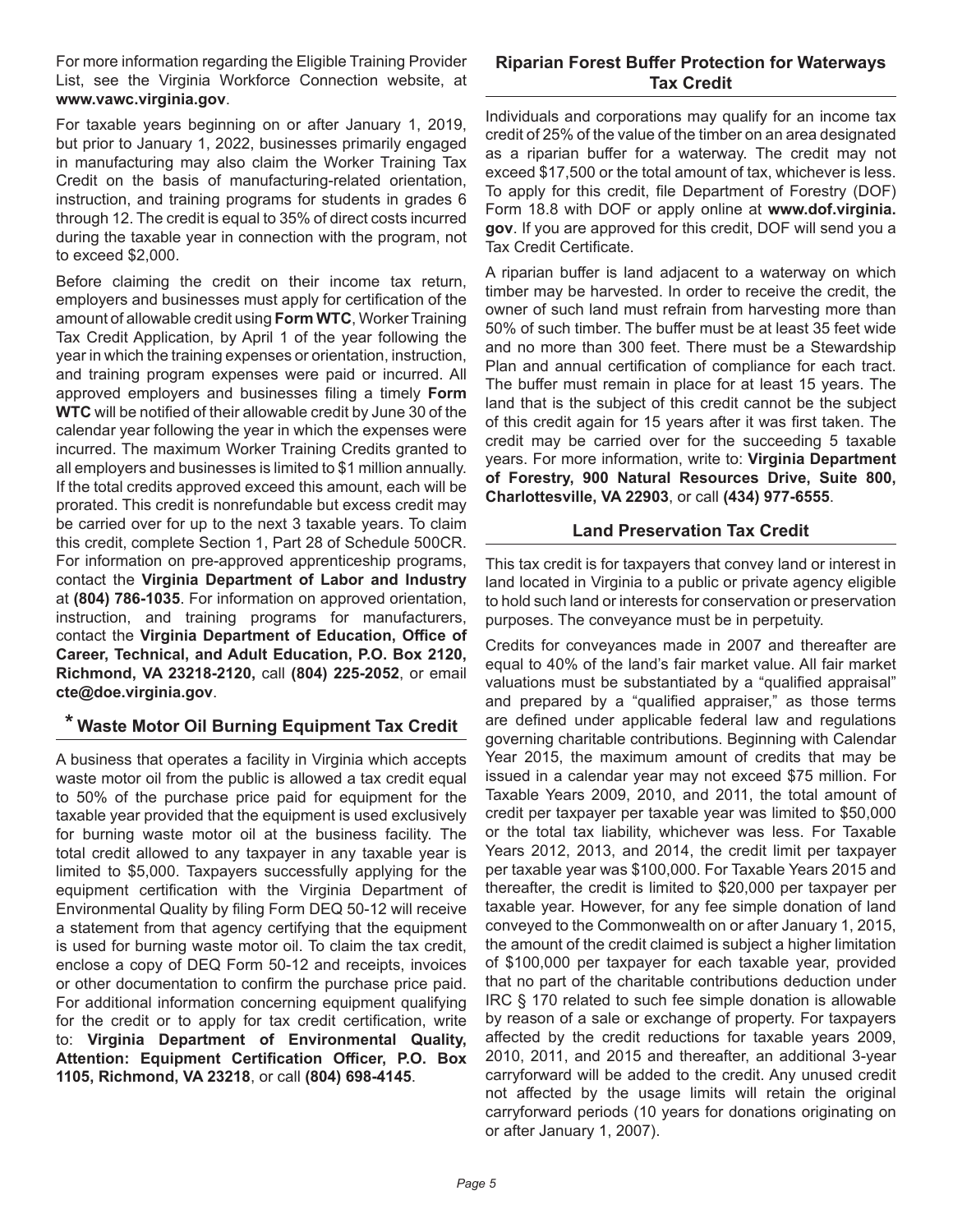Any taxpayer holding a Land Preservation Tax Credit that originated on or after January 1, 2002, may transfer unused but otherwise allowable credit for use by another taxpayer on Virginia income tax returns. Transfers and pass-through allocations derived from donations recorded on or after January 1, 2007, are generally subject to a fee. See Schedule A of Form LPC-1 or Form LPC-2 for further information.

A subtraction is allowed for any gain or income recognized by a taxpayer on the application of a Land Preservation Tax Credit against a Virginia income tax liability, to the extent the gain is included in and not otherwise subtracted from federal taxable income. The transfer of the credit and its application against a tax liability shall not create gain or loss for the transferor or the transferee.

Before claiming the credit, complete and file **Form LPC-1**  and/or **Form LPC-2** with the Department of Taxation at least 90 days before filing your income tax return. For land or an interest in land conveyed before January 1, 2020, no credit will be allowed unless a completed credit application with regard to such conveyance has been filed with the Department of Taxation by December 31 of the 3rd year following the calendar year of the conveyance. For a conveyance made on or after January 1, 2020, no credit will be allowed unless a completed credit application with regard to such conveyance has been filed with the Department by December 31 of the 2nd year following the calendar year of the conveyance. Additionally, applicants filing for tax credits of \$1 million or more must apply to the Department of Conservation and Recreation to receive verification of the conservation value. The Department of Taxation will issue a letter acknowledging the amount of the credit. For assistance, contact the **Virginia Department of Taxation, Tax Credit Unit, P.O. Box 715, Richmond, VA 23218-0715**, or call **(804) 786-2992**.

## **\* Virginia Coal Employment and Production Incentive Tax Credit**

For taxable years beginning on and after January 1, 2001, but before January 1, 2022, every electricity generator in the Commonwealth will be allowed a credit against their corporation income tax or modified net income tax of an electric cooperative for coal mined in Virginia. The credit is at the rate of \$3 per ton for each ton purchased and consumed by the electricity generator provided the coal was mined in Virginia. The credit is available in the year the purchased coal mined in Virginia is consumed by the electric generator. This credit is nonrefundable, and electricity generators that originally earned the credit may carry forward amounts of credit for up to 10 taxable years or until the full amount is used, whichever is sooner. In order to receive this credit, the electricity generator must include certification from the seller that the coal was mined in Virginia.

The credit may be allocated between the electricity generator and any person with an economic interest in coal. The allocation of the credit may be provided in the contract between the parties for the sale of the coal. The parties may amend an allocation with a written instrument prior to

December 31 of the year that the coal was purchased. All contracts and written instruments are subject to audit by the Department.

Credits allocated to persons with an economic interest in coal may be used against any tax imposed by the Commonwealth. However, effective for credits earned on or after July 1, 2016, but before January 1, 2022, persons with an economic interest in coal that receive an allocation of credits may no longer receive refunds of such credits and may not carry forward unused amounts of credits for use in future taxable years. Electricity generators that originally earned the Virginia Coal Employment and Production Incentive Tax Credits may continue to carry forward amounts of credit for up to 10 taxable years or until the full amount is used, whichever is sooner. However, a taxpayer claiming carryover credits on a return for taxable years beginning on and after January 1, 2022 may not claim more than \$1 million in credits for a single taxable year. No taxpayer may amend a return for a taxable year beginning before January 1, 2022 to claim more credits than the amount included on such return before amending it.

## **Community of Opportunity Tax Credit**

For taxable years beginning on or after January 1, 2010, but before January 1, 2025, the Community of Opportunity Tax Credit may be claimed by landlords who participate in the Housing Choice Voucher program and rent qualified housing units located in census tracts with poverty rates of less than 10% in the following areas:

- (i) Richmond Metropolitan Statistical Area,
- (ii) Washington-Arlington-Alexandria Metropolitan Statistical Area, or
- (iii) Virginia Beach-Norfolk-Newport News Metropolitan Statistical Area.

The amount of tax credit for an eligible property will be equal to 10% of the fair market value of the rent for the unit and will be prorated when units are qualified for less than the full taxable year. Prorations will be based on full calendar months. A landlord may receive tax credits on 1 or more units within the same taxable year. Credits taken for any one taxable year cannot exceed the tax liability for that year. Credits not taken for the year for which they are allocated may be carried forward, but cannot be carried forward for more than 5 years.

Should eligible applications received by the January 31 deadline exceed the annual appropriation, tax credits will be prorated based on the total amount of qualified requests received and the total amount of credits available.

Credits granted to a partnership, limited liability company, or electing small business corporation (S corporation) must be allocated to the individual partners, members, or shareholders in proportion to their ownership or interest in such business entity. The pass-through entity must assume responsibility for distributing credits in this manner.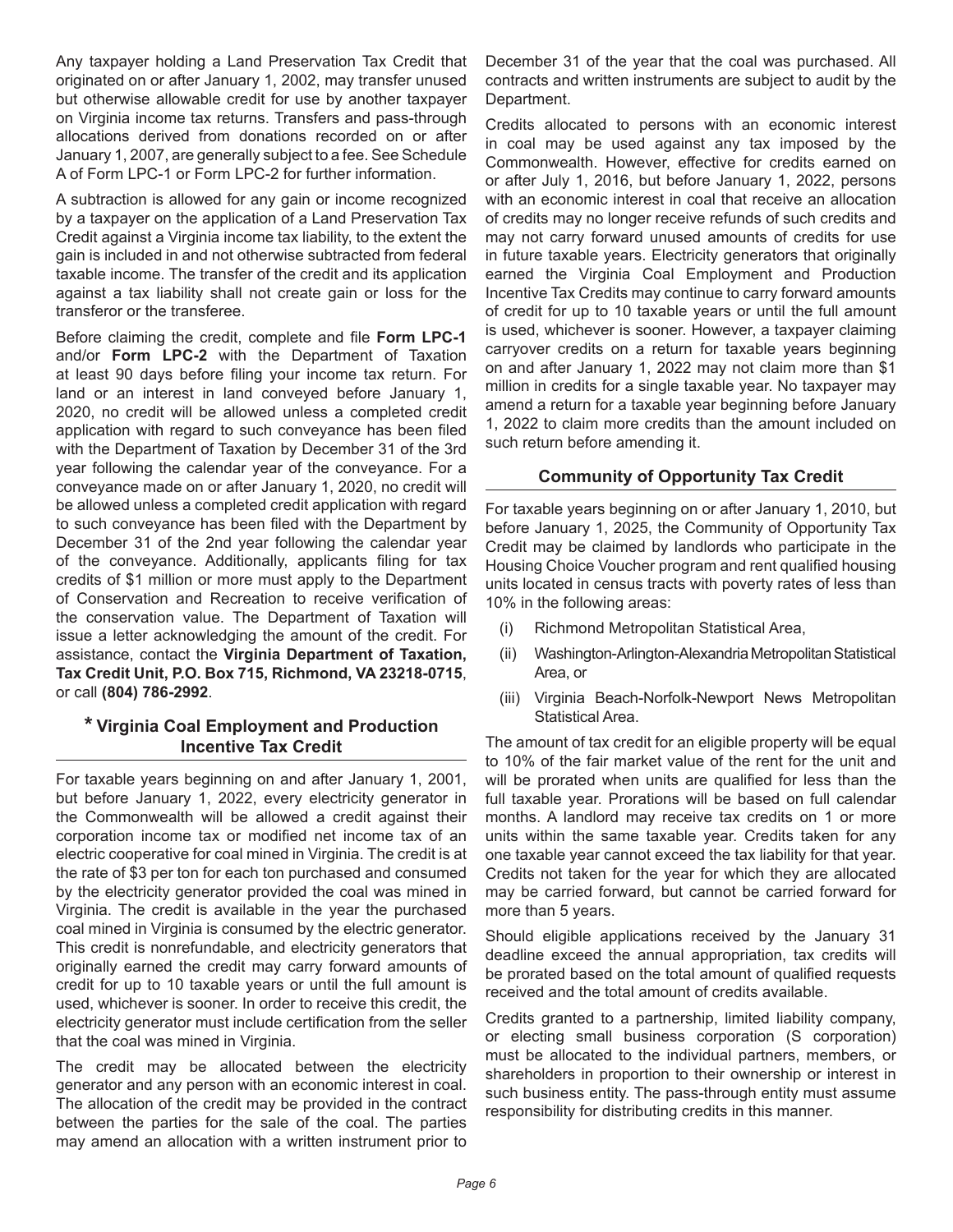For additional information, please write to: **Virginia Department of Housing and Community Development, Main Street Centre, 600 East Main Street, Suite 300, Richmond VA 23219**, or call **(804) 371-7000**.

#### **Green Job Creation Tax Credit**

For taxable years beginning on or after January 1, 2010, but before January 1, 2025, a credit may be claimed for each new "green job" that is created in Virginia. The amount of the credit is \$500 for each position that is created and that has an annual salary of \$50,000 or more. The tax credit may be claimed in the first taxable year in which the job has been filled for at least one year, and for the 4 succeeding taxable years in which the job is continuously filled.

The tax credit is for up to 350 green jobs per taxpayer. Any unused credits may be carried over for 5 taxable years. Any taxpayer claiming a green jobs tax credit may also qualify for benefits under the Enterprise Zone Grant Program. Taxpayers that claim the Green Job Creation Tax Credit are not allowed to claim a Major Business Facility Jobs Tax Credit or a federal tax credit for investments in clean energy manufacturing facilities that fosters the creation of the same job.

To apply for this credit, complete **Form GJC**. All applications must be submitted to the **Virginia Department of Taxation, Tax Credit Unit, P.O. Box 715, Richmond, VA 23218-0715**, 90 days prior to the due date of your return. A letter will be sent to certify the credit. To claim the credit you must complete Schedule 500CR, Section 1, Part 18.

## **Farm Wineries and Vineyards Tax Credit**

An individual and corporation income tax credit is available for Virginia farm wineries and vineyards in an amount equal to 25% of the cost of all qualified capital expenditures made in connection with the establishment of new Virginia farm wineries and vineyards and capital improvements made to existing Virginia farm wineries and vineyards.

The total amount of tax credits available for a calendar year cannot exceed \$250,000. If applications for this credit exceed \$250,000, the Department will allocate the credits on a pro rata basis. Any credit amounts that exceed a taxpayer's liability can be carried forward for 10 years. Any expenses claimed as a federal deduction under IRC § 179 may not be included in the calculation of this credit.

The business must apply for the credit by April 1st using **Form FWV.** Submitting a late application will disqualify you from the credit. All applications must be sent to the **Virginia Department of Taxation, Tax Credit Unit, P.O. Box 715, Richmond, VA 23218-0715**. This credit requires certification from the Tax Credit Unit to be claimed on your tax return. A letter will be sent to certify the credit. For assistance contact the **Tax Credit Unit** at **(804) 786-2992**.

For taxable years beginning on and after January 1, 2011, but before January 1, 2025, an income tax credit is allowed for either capital investment in an international trade facility or increasing jobs related to an international trade facility. Taxpayers can elect to claim either credit, but cannot claim both credits in the same taxable year. The amount of the credit is equal to \$3,500 per new qualified full-time employee that results from increased qualified trade activities by the taxpayer or 2% of the amount of capital investment made by the taxpayer to facilitate the increased eligible trade activities.

**International Trade Facility Tax Credit**

No more than \$1.25 million in tax credits can be issued in any fiscal year. If the amount of tax credits requested exceeds \$1.25 million, the credits will be allocated proportionately among all qualified taxpayers. The Department will determine the credit amount for the taxable year and provide a written certification to each taxpayer. The amount of the credit will be limited to 50% of the taxpayer's tax liability for the taxable year. Any unused credit amount can be carried forward for 10 years.

The business must apply by April 1st using **Form ITF**. Submitting a late application will disqualify you from the credit. All applications must be sent to the **Virginia Department of Taxation, Tax Credit Unit, P.O. Box 715, Richmond, VA 23218-0715**. This credit requires certification from the Tax Credit Unit to be claimed on your tax return. A letter will be sent to certify the credit. For assistance, contact the Tax Credit Unit at **(804) 786‑2992**.

#### **Port Volume Increase Tax Credit**

For taxable years beginning on or after January 1, 2011, but before January 1, 2025, a taxpayer that is an agricultural entity, manufacturing-related entity (manufacturer or distributor of manufactured goods), or mineral and gas entity that uses Virginia maritime port facilities and increases its port cargo volume through these facilities may be eligible for an income tax credit.

To qualify for the credit, a taxpayer generally must increase its port cargo volume at Virginia port facilities in a single calendar year by 5% over its base year port cargo volume. Base year port cargo volume is equal to the total amount of net tons of non-containerized cargo, 20-foot equivalent units (TEUs) of cargo, or units of roll-on/roll-off cargo actually transported by way of a waterborne ship or vehicle through a port facility during the 2020 calendar year or the first calendar year in which it meets the requirements of 75 tons of noncontainerized cargo, 10 loaded TEUs or 10 units of roll-on/ roll-off cargo. Base year cargo volume must be recalculated each calendar year after the initial base year. The amount of the credit is generally equal to \$50 for each TEU, unit of rollon/roll-off cargo, or 16 net tons of non-containerized cargo above the base year port cargo volume.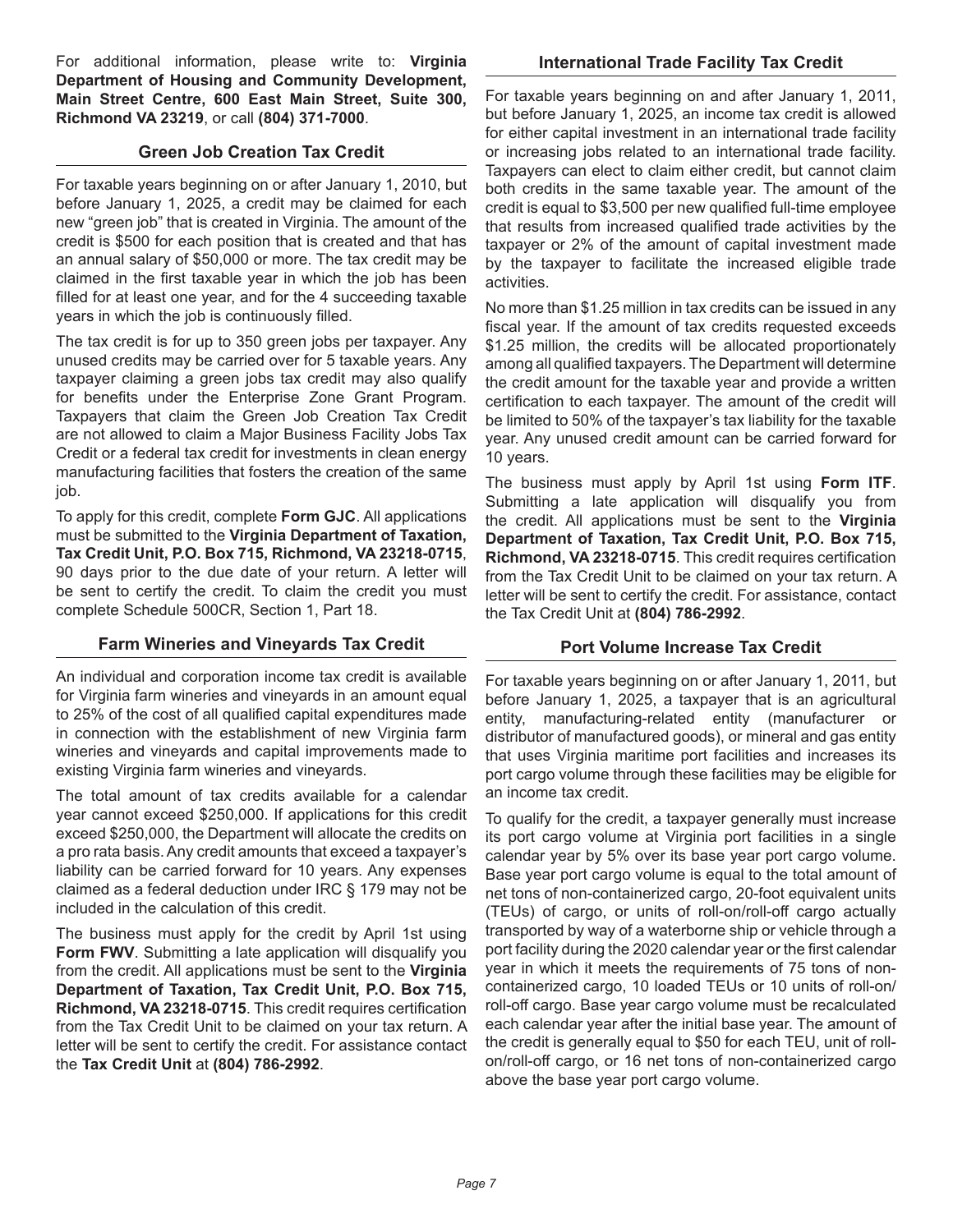However, a qualifying major facility may apply for a credit equal to \$50 for each TEU unit of roll-on/roll-off cargo, or 16 net tons of non-containerized cargo transported through a port facility during the major facility's first calendar year.

Any taxpayer claiming this credit must first submit an application to the Virginia Port Authority by March 1 of the calendar year after the taxable year in which the increase in port cargo volume occurs. The maximum amount of tax credits is capped at \$3.2 million for each calendar year. If, on March 15 of each year, the cumulative amount of tax credits requested by qualifying taxpayers for the prior year exceeds \$3.2 million, the credits will be prorated among the qualifying taxpayers who requested the credit. A qualifying taxpayer is generally not permitted to receive more than \$250,000 each calendar year. However, if on March 15 of each year the \$3.2 million credit amount is not fully allocated among qualifying taxpayers, those taxpayers who have already been allocated a credit for the prior year will receive a pro rata share of the remaining credit amount. Any unused tax credits may be carried over for 5 taxable years.

Any taxpayer holding a Port Volume Increase Tax Credit issued in taxable years beginning on and after January 1, 2018, but before January 1, 2025, may transfer unused but otherwise allowable credits to another taxpayer for use on the Virginia income tax return. The transferred credits may be retroactively applied from the date the credits were originally issued, and the transferee may file an amended return to claim the transferred credit for a prior tax year. However, this provision does not extend the statute of limitations for filing an amended return. Port Volume Increase Tax Credits are only transferable within one calendar year of the original credit holder earning the credits. A taxpayer who transfers any amount of Port Volume Increase Tax Credits must complete and submit **Form PVT** to the **Virginia Department of Taxation, Tax Credit Unit, P.O. Box 715, Richmond, VA 23218-0715**. For more information about credit transfers, call the **Tax Credit Unit** at **(804) 786-2992** 

For more information, write to: **Virginia Port Authority, 600 World Trade Center, Norfolk, VA 23510**, or call **(757) 683-2167**.

#### **Barge and Rail Usage Tax Credit**

For taxable years beginning on and after January 1, 2011, but before January 1, 2025, a business may receive an income tax credit for the usage of barge and rail to move cargo containers throughout the Commonwealth rather than using trucks or other motor vehicles on the Commonwealth's highways.

The amount of the credit is \$25 per 20-foot equivalent unit (TEU) or 16 tons of non-containerized cargo or 1 unit of roll-on/roll-off cargo moved by barge or rail. To receive this credit, an international trade facility is required to apply to the Department. No more than \$500,000 in tax credits can be issued in any fiscal year. The Department will determine the allowable credit amount for the taxable year and provide a written certification of the credit amount to each taxpayer. Taxpayers can claim this credit against the individual income

tax, the corporate income tax, the tax on estates and trusts, the bank franchise tax, the insurance premiums tax, and the tax on public service corporations. Any unused tax credits may be carried over for 5 taxable years.

The business must apply by April 1st using **Form BRU**. Submitting a late application will disqualify you from the credit. All applications must be sent to the **Virginia Department of Taxation, Tax Credit Unit, P.O. Box 715, Richmond, VA 23218-0715**. This credit requires certification from the Tax Credit Unit to be claimed on your tax return. A letter will be sent to certify the credit.

For assistance, contact the **Tax Credit Unit** at **(804) 786‑2992**.

## **Livable Home Tax Credit**

Effective for taxable years beginning on and after January 1, 2011, licensed contractors may be eligible for an income tax credit of up to \$5,000 for the purchase/construction of a new accessible residence or up to 50% of the cost of retrofitting activities on an existing residence not to exceed \$5,000. Any tax credit that exceeds the eligible licensed contractor's tax liability may be carried forward for up to 7 years. If the total amount of tax credits issued under this program exceeds \$1 million in a fiscal year, Virginia Department of Housing and Community Development (DHCD) will prorate the amount of credits among the eligible applicants. The existing cap of \$1 million for credits earned each year is divided, reserving one-half for the purchase or construction of a new residence and the other half for the renovation of an existing residence. Any portion of the \$500,000 reserved for one activity that is not used will be allocated to the remaining balance of tax credits authorized for the other activity. Licensed contractors must obtain pre-approval before claiming the credit on their income tax returns. Applications are to be filed with the DHCD by January 31 of the year following the year in which the purchase/construction or retrofitting was completed. Documentation must be submitted with the application. For more information, write to: **Virginia Department of Housing and Community Development, Special Needs Housing, Main Street Centre, 600 East Main Street, Suite 300, Richmond, VA 23219**, call **(804) 371-7124,** or email **hsnh@ dhcd.virginia.gov**.

All pass-through entities distributing this credit to its owner(s), shareholders, partners or members must give each a Schedule VK-1, Owner's Share of Income and Virginia Modifications and Credits. This credit must be allocated among owners in proportion to each owner's percentage of ownership or participation in the pass-through entity.

## **Research and Development Expenses Tax Credit**

A refundable individual, corporate, and bank franchise tax credit is allowed for qualified research and development expenses for taxable years beginning on or after January 1, 2011, but before January 1, 2025. The tax credit is equal to:

- (i) 15% of the first \$300,000 in Virginia qualified research and development expenses, or
- (ii) 20% of the first \$300,000 of Virginia qualified research and development expenses if the research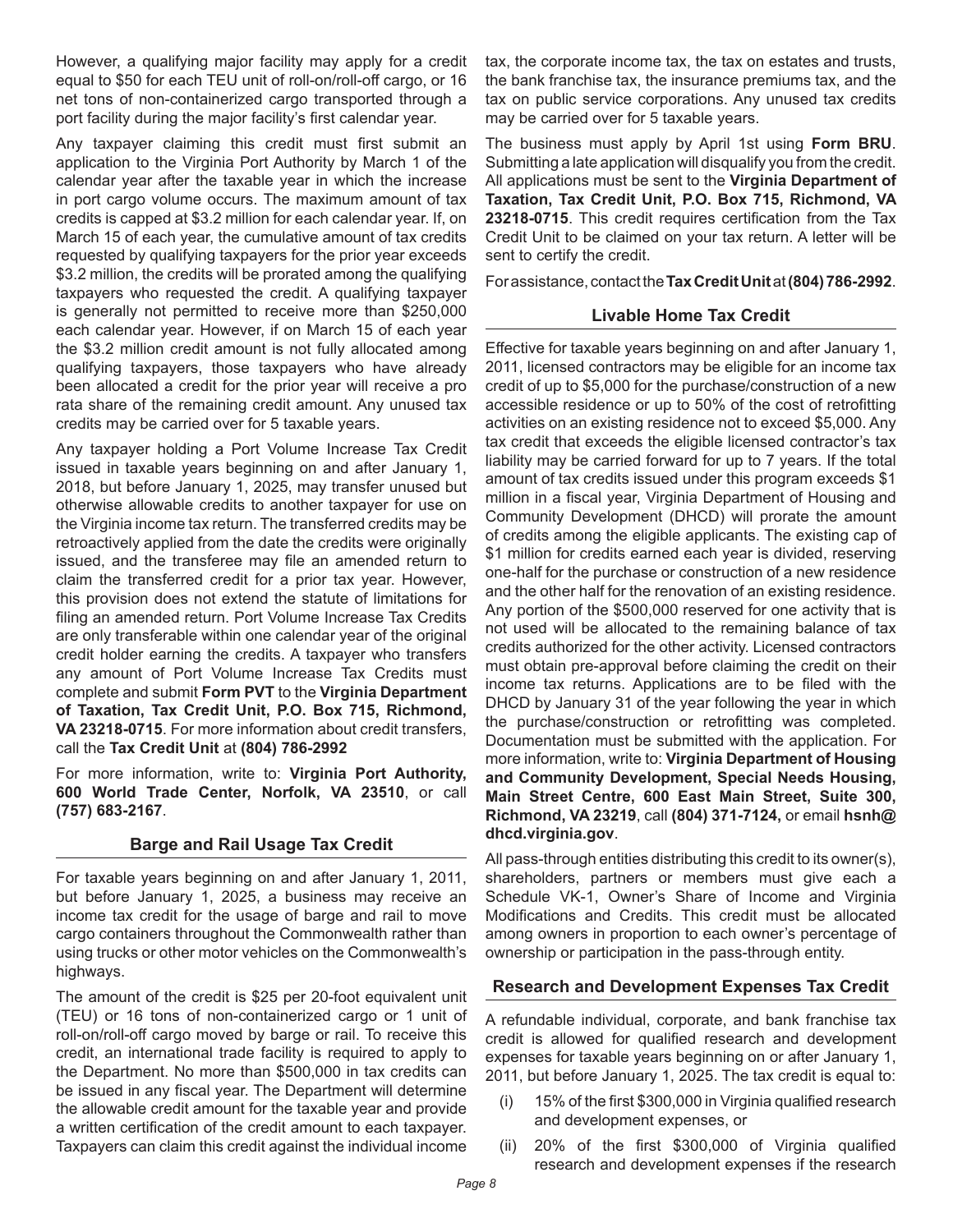was conducted in conjunction with a Virginia public or private college or university, to the extent the expenses exceed a base amount.

There is a cap on the total amount of credits allowed in any fiscal year. If the total amount of approved tax credits is less than the credit cap amount, the Department will allocate the remaining amount to the taxpayers already approved for the tax credit on a pro rata basis. If the total amount of approved credits exceeds the credit cap amount, the Department will allocate credits on a pro rata basis. For taxable years beginning on and after January 1, 2021, the maximum annual amount of tax credits that may be issued for each fiscal year is \$7.7 million.

Taxpayers may elect to determine the credit using a simplified method. Under the simplified method, the credit is equal to 10% of the difference of:

- the Virginia qualified research and development expenses paid or incurred by the taxpayer during the taxable year; and
- (ii) 50% of the average Virginia qualified research and development expenses paid or incurred by the taxpayer for the 3 taxable years immediately preceding the taxable year for which the credit is being determined.

If a taxpayer electing to use the simplified method did not pay or incur Virginia qualified research and development expenses in any 1 of the 3 taxable years immediately preceding the taxable year for which the credit is being determined, the credit is equal to 5% of the Virginia qualified research and development expenses paid or incurred by the taxpayer during the taxable year. Using such method, a taxpayer may claim up to \$45,000 of credits for a taxable year, or \$60,000 of credits for a taxable year if the Virginia qualified research was conducted in conjunction with a Virginia public or private college or university.

No taxpayer with Virginia qualified research and development expenses in excess of \$5 million may claim both the Research and Development Expenses Tax Credit and the Major Research and Development Expenses Tax Credit for the same taxable year.

To claim this tax credit, a taxpayer must apply by September 1 using **Form RDC** and the applicable schedules. Taxpayers electing to use the primary method to determine the proposed credit amount must complete Section 1 – Primary Credit Calculation. Taxpayers electing to use the simplified method to determine the proposed credit amount must complete Section 2 – Alternative Simplified Credit Calculation. Submitting a late application will disqualify you for the credit. All applications must be sent to the **Virginia Department of Taxation, Tax Credit Unit, P.O. Box 715, Richmond, VA 23218-0715**. This credit requires certification from the Tax Credit Unit in order to be claimed on your tax return. A letter will be sent to certify the credit.

The amount of the credit attributable to a partnership, electing small business corporation (S corporation), or limited liability company (LLC) must be allocated to the individual partners, shareholders, or members in proportion to their ownership interests in such entities or in accordance with a written agreement using Form PTE within 30 days after the credit is granted unless the partnership, limited liability company, or electing small business corporation (S corporation) elects for such credits not to be so allocated but to be received and claimed at the entity level by the partnership, limited liability company, or electing small business corporation (S corporation).

The Department requires taxpayers applying for the credit to provide information including:

- (i) the number of full-time employees employed by the taxpayer in the Commonwealth during the taxable year for which the credit is sought;
- (ii) the taxpayer's sector or sectors according to the 2012 edition of the North American Industry Classification System (NAICS) as published by the United States Census Bureau;
- (iii) a brief description of the area, discipline, or field of Virginia qualified research performed by the taxpayer;
- (iv) the total gross receipts or anticipated total gross receipts of the taxpayer for the taxable year for which the credit is sought; and
- (v) whether the Virginia qualified research was conducted in conjunction with a Virginia public or private college or university.

Any taxpayer that is allowed a Research and Development Expenses Tax Credit is not allowed to use the same expenses as the basis for claiming any other Virginia tax credit. Research and development expenses that are paid or incurred for research conducted in Virginia on human cells or tissue derived from induced abortions or from stem cells obtained from human embryos do not qualify for the credit. However, if a taxpayer engages in research in Virginia on human cells or tissue derived from induced abortions from stem cells obtained from human embryos, it may receive a nonrefundable credit for other Virginia qualified research and development expenses. Accordingly, if you conducted embryonic stem cell research in Virginia, this credit is nonrefundable and you must enter the amount of credit granted on Schedule 500CR, Section 1, Part 24. If you did not conduct embryonic stem cell research in Virginia, this credit is refundable and you must enter the amount of credit granted on Schedule 500CR, Section 3, Part 3.

## **Major Research and Development Expenses Tax Credit**

For taxable years beginning on or after January 1, 2016, but before January 1, 2025, a corporation, individual, or bank franchise taxpayer with Virginia qualified research and development expenses for the taxable year in excess of \$5 million may claim a nonrefundable tax credit against the tax levied pursuant to *Va. Code* § 58.1-320 or 58.1-400 in an amount equal to 10% of the difference between (i) the Virginia qualified research and development expenses paid or incurred by the taxpayer during the taxable year and (ii) 50%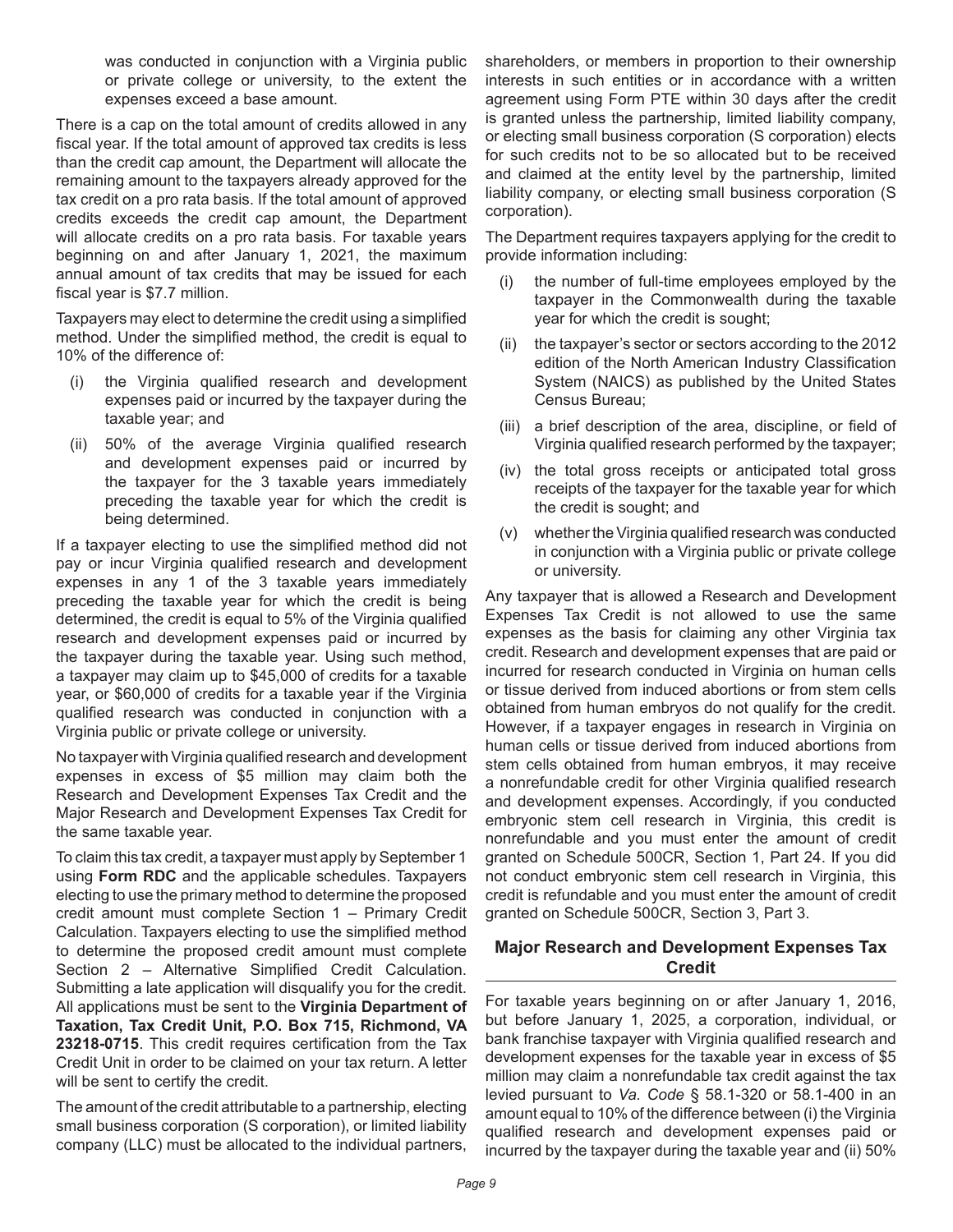of the average Virginia qualified research and development expenses paid or incurred by the taxpayer for the 3 taxable years immediately preceding the taxable year for which the credit is being determined. If the taxpayer did not pay or incur Virginia qualified research and development expenses in any 1 of the 3 taxable years immediately preceding the taxable year for which the credit is being determined, the tax credit is equal to 5% of the Virginia qualified research and development expenses paid or incurred by the taxpayer during the relevant taxable year.

For taxable years beginning on and after January 1, 2021, no more than \$24 million in tax credits may be issued in any fiscal year. If the approved applications for the tax credits exceed \$24 million for any taxable year, the credits will be allocated proportionately among all qualified taxpayers.

No taxpayer is permitted to claim credits in excess of 75% of the income tax imposed on the taxpayer for the taxable year. Any credit not usable for the taxable year for which the credit was first allowed may be carried over for credit against the income taxes of the taxpayer in the next 10 succeeding taxable years or until the total amount of the tax credit has been taken, whichever is sooner.

Any taxpayer who claims the tax credit for Virginia qualified research and development expenses is not allowed to use such expenses as the basis for claiming any other credit provided under the Code of Virginia.

Applications for the tax credit must be received by the Department no later than September 1 of the calendar year following the close of the taxable year in which the expenses were paid or incurred. To apply, the business must file **Form MRD** and the applicable schedules. Submitting a late application will disqualify you from the credit. All applications must be sent to the **Virginia Department of Taxation, Tax Credit Unit, P.O. Box 715, Richmond, VA 23218-0715**. This credit requires certification from the Tax Credit Unit to be claimed on your tax return. A letter will be sent to certify the credit.

No taxpayer with Virginia qualified research and development expenses in excess of \$5 million may claim both the Research and Development Expenses Tax Credit and the Major Research and Development Expenses Tax Credit for the same taxable year.

Credits granted to a partnership, limited liability company, or electing small business corporation (S corporation) must be allocated to the individual partners, members, or shareholders, respectively, in proportion to their ownership interests in the entities or in accordance with a written agreement entered into by individual partners, members, or shareholders.

No tax credit is allowed for any expenses that are paid for or incurred by a taxpayer for research conducted in the Commonwealth on human cells or tissue derived from induced abortions or from stem cells obtained from human embryos. The foregoing provision does not apply to research conducted using stem cells other than embryonic stem cells.

## **Education Improvement Scholarships Tax Credit**

For taxable years beginning on or after January 1, 2014, but before January 1, 2028, an income tax credit may be claimed for monetary or marketable securities donations made to scholarship foundations included on an approved list published by the Virginia Department of Education. Credits may be earned during taxable years beginning on or after January 1, 2013 but before January 1, 2028. Tax credits earned during the taxable year must be claimed beginning with the taxable year during which they were earned. The credit is equal to 65% of the monetary or marketable securities donation made to the scholarship foundation. The credit can be claimed against the individual income tax, corporate income tax, bank franchise tax, insurance premiums license tax, or tax on public service corporations. For individuals, the minimum value of any monetary or marketable securities donation eligible for a tax credit is \$500 in a taxable year, and the maximum value of monetary or marketable securities donations eligible for tax credits is the first \$125,000 in value of donations made in a taxable year. Limitations on the minimum and maximum values of donations eligible for tax credits in a taxable year do not apply to donations made by any business entity, including a sole proprietorship.

Tax credits will be awarded to taxpayers on a first-come, first-served basis in accordance with procedures established by the Virginia Department of Education. The total amount of credits available in any fiscal year is capped at \$25 million. Any unused tax credits may be carried over for the next 5 succeeding taxable years or until the total amount of credit has been taken, whichever is sooner. For additional information on how to qualify for certification, contact the **Virginia Department of Education, 23rd Floor, P.O. Box 2120, Richmond, VA 23218-2120, ATTN: Scholarships Tax Credits Program** or email **tax.credits@doe.virginia.gov**.

## **Food Crop Donation Tax Credit**

For taxable years beginning on or after January 1, 2016, but before January 1, 2022, any person engaged in the business of farming as defined under 26 C.F.R. § 1.175-3 that donates food crops grown by the person in the Commonwealth to a nonprofit food bank may claim an individual or corporate income tax credit for the taxable year of the donation. The amount of the credit is equal to 30% of the fair market value of such crops. No taxpayer is permitted to claim more than \$5,000 in credits for a taxable year. Any unused credit amount may be carried forward for 5 years.

The credit is only allowed if:

- (i) the use of the donated food crops by the donee nonprofit food bank is related to providing food to the needy;
- (ii) the donated food crops are not transferred for use outside the Commonwealth or used by the donee nonprofit food bank as consideration for services performed or personal property purchased; and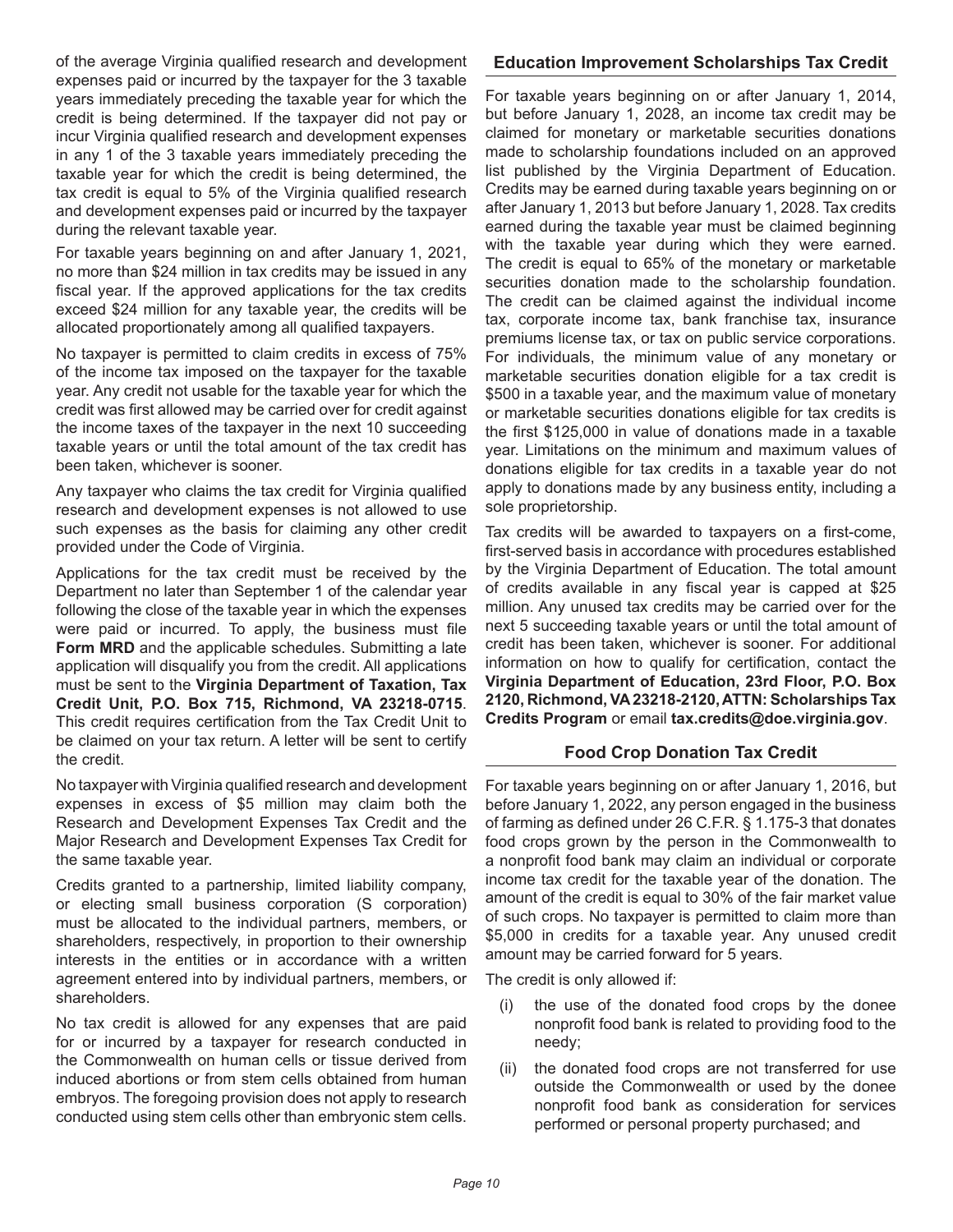(iii) the donated food crops, if sold by the donee nonprofit food bank, are sold to the needy, other nonprofit food banks, or organizations that intend to use the food crops to provide food to the needy.

No more than \$250,000 in tax credits may be issued in any fiscal year.

The business must apply for the credit by February 1 using **Form FCD-1**. Submitting a late application will disqualify you from the credit. All applications must be sent to the **Virginia Department of Taxation, Tax Credit Unit, P.O. Box 715, Richmond, VA 23218-0715**. This credit requires certification from the Tax Credit Unit to be claimed on your tax return. A letter will be sent to certify the credit.

# **Virginia Housing Opportunity Tax Credit**

Effective for taxable years beginning on and after January 1, 2021, but before January 1, 2026, a housing opportunity tax credit ("HOTC") is available for certain low-income building projects in an amount up to the amount of federal low-income housing tax credit ("LIHTC") allocated or allowed by the Virginia Housing Development Authority ("VHDA") to such projects. To be qualified, the project is required to be a qualified low-income building, as defined under federal law, that is:

- Located in Virginia;
- Placed in service on or after January 1, 2021; and
- Issued an eligibility certificate ("Eligibility Certificate") for the HOTC by VHDA.

The credit is only permitted to be claimed by a taxpayer owning an interest, direct or indirect through one or more pass-through entities, in the project at any time prior to filing a tax return claiming a housing opportunity tax credit. Credits must be allocated by pass-through entities to its partners, shareholders, or members using Form PTE.

The credit is allowed against the individual income tax, estate and trust income tax, corporate income tax, bank franchise tax, insurance premiums license tax, and license tax on telegraph, telephone, water, heat, light, power, and pipeline companies.

For each qualified project, the credit is allowable for the period of time specified in the Eligibility Certificate beginning with the date a building is placed in service or the following year, at the election of the taxpayer. The credit must be applied first, prior to reduction by any other credits allowed the taxpayer. The maximum annual amount of tax credits that may be issued for each calendar year is \$15 million. Any unused credit amount may be carried forward for 5 years from the year in which the credit is allocated to the taxpayer.

For more information, contact **Virginia Housing Development Authority, 601 S. Belvidere Street, Richmond, VA 23220**, call Aniyah Moaney at **(804) 343- 5518**, or visit **www.virginiahousing.com**.

# **Coalfield Employment Enhancement Tax Credit \***

For taxable years beginning on or after January 1, 2018, but before January 1, 2022, a tax credit may be earned by individuals, estates, trusts, and corporations who have an economic ownership interest in coal mined in Virginia. The credit is based on the quantity of metallurgical coal or methane gas produced and employment levels. If the number of coal mining jobs for the year the credit is earned is less than in the previous year, the maximum earned credit is reduced by an employment factor. The allowable credit must be computed on **Forms 306 and 306B** and reported on the return filed for the taxable year in which the credit is claimed. Forms 306 and 306B with completed schedules must be enclosed with the tax return when filed. See the instructions for Forms 306 and 306B for additional enclosure requirements and information. Credits earned on your 2021 Form 306 may be claimed on your Taxable Year 2024 return. This credit may not be claimed for any ton of coal for which the Virginia Coal Employment and Production Incentive Tax Credit is claimed.

# **Motion Picture Production Tax Credit**

Qualifying motion picture production companies are eligible to receive a series of refundable individual and corporate income tax credits for taxable years beginning on and after January 1, 2011, but prior to January 1, 2027.

**Base-Income Tax Credit:** Any production company with qualifying expenses of at least \$250,000 with respect to a motion picture production filmed in Virginia is eligible for the base credit. The base credit is equal to 15 percent of a production company's qualifying expenses, or 20 percent of such expenses if the motion picture production is filmed in an economically distressed area of Virginia as designated by the Virginia Economic Development Partnership Authority.

**Additional Virginia Resident Credit:** The production company is allowed an additional credit of 10% to 20% of the total aggregate payroll for Virginia residents employed in connection with the motion picture production. For companies that spend at least \$250,000 in total production costs in the Commonwealth, but not more than \$1 million, the credit will equal 10% of the total Virginia resident aggregate payroll.

For companies that spend over \$1 million in total production costs in the Commonwealth, the credit will equal 20% of the total aggregate Virginia resident payroll.

**Additional Virginia Resident First-Time Industry Employee Credit:** In addition to the above outlined credits, companies may claim a credit of 10% of their total aggregate payroll for Virginia residents who are employed as firsttime actors or first-time members of a production crew in connection with a production in Virginia.

The aggregate amount of all motion picture credits to be issued is capped at \$6.5 million per fiscal year. To qualify for this credit, production companies must submit an initial application to the Virginia Film Office within the Virginia Tourism Authority at least 30 days prior to production and